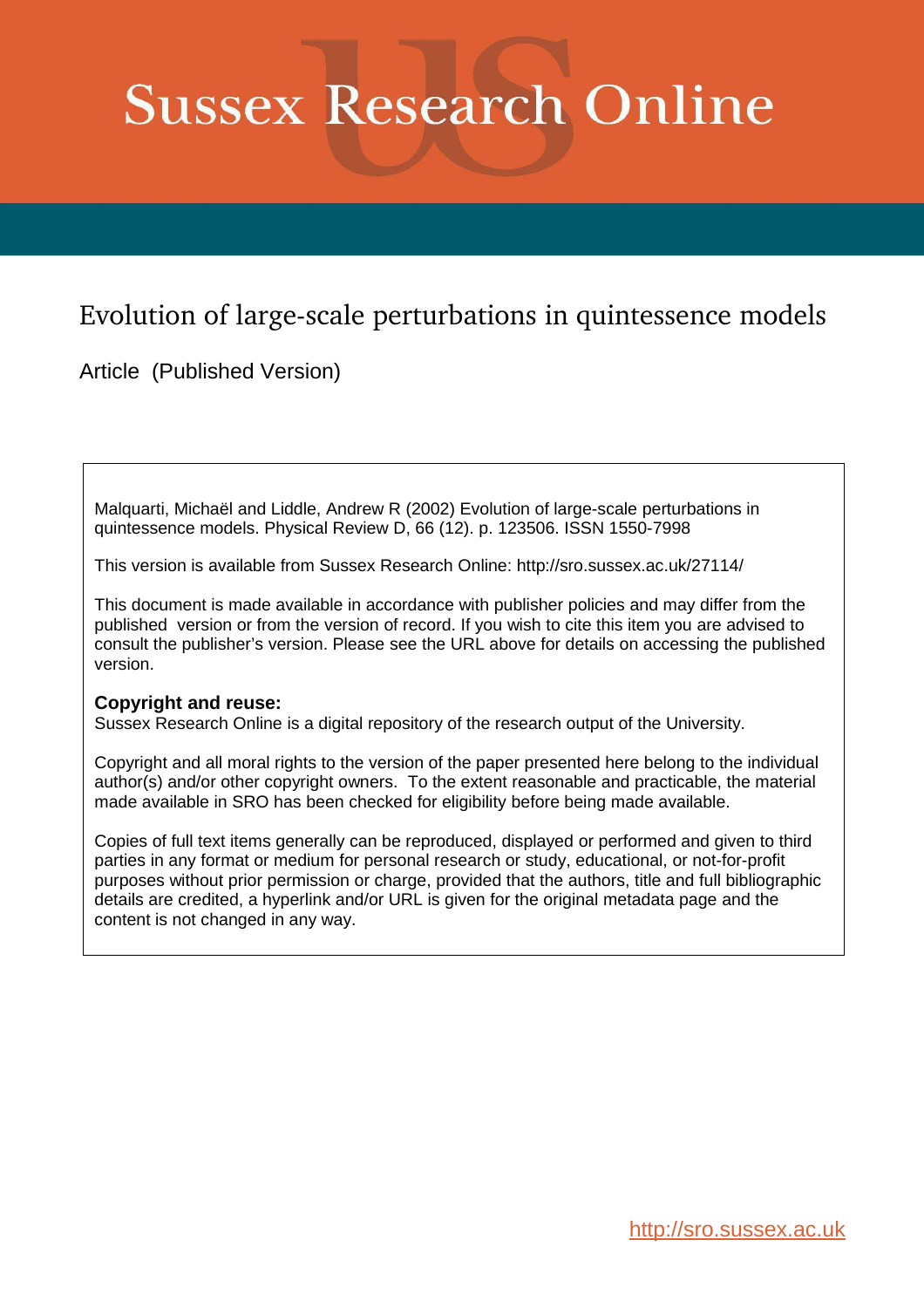#### **Evolution of large-scale perturbations in quintessence models**

Michaël Malquarti and Andrew R. Liddle

*Astronomy Centre, University of Sussex, Brighton BN1 9QJ, United Kingdom* (Received 2 September 2002; published 18 December 2002)

We carry out a comprehensive study of the dynamics of large-scale perturbations in quintessence scenarios. We model the contents of the Universe by a perfect fluid with equation of state  $w_f$  and a scalar field *Q* with potential  $V(Q)$ . We are able to reduce the perturbation equations to a system of four first-order equations. During each of the five main regimes of quintessence field behavior, these equations have constant coefficients, enabling an analytic solution of the perturbation evolution by eigenvector decomposition. We determine these solutions and discuss their main properties.

DOI: 10.1103/PhysRevD.66.123506 PACS number(s): 98.80.Cq

#### **I. INTRODUCTION**

Recent observations seem to indicate that the Universe is undergoing a period of accelerated expansion  $[1]$ . Whereas cosmologists initially introduced a cosmological constant in order to explain this, a range of different models have emerged, amongst which quintessence has been particularly prominent in the literature  $[2,3]$ . It is defined as a scalar field rolling down its potential and presently dominating the dynamics of the Universe. An important class of quintessence models are known as tracking models  $[2,3]$ , where the latetime evolution of the field has an attractor behavior rendering its evolution fairly independent of initial conditions. In contrast with a cosmological constant, which is by definition perfectly homogeneous, the quintessence field can, and indeed must, have perturbations.

The evolution of perturbations in quintessence models has been studied by many authors  $[2,4-6]$ . In this paper we carry out an exhaustive and elegant analysis of those in the largescale approximation. We model the contents of the Universe by a perfect fluid with equation of state  $w_f$  and a scalar field *Q* with potential *V*(*Q*). We assume a flat Universe throughout.

#### **II. BACKGROUND EVOLUTION**

Before studying the perturbations, we recall some results for the homogeneous background evolution. The geometry of the Universe is described by a flat Robertson-Walker metric

$$
ds^2 = -dt^2 + a^2(t)dx^2.
$$
 (1)

The Einstein equations

$$
H^{2} = \left(\frac{\dot{a}}{a}\right)^{2} = \frac{8\,\pi}{3\,m_{\rm Pl}^{2}}(\rho_{\rm f} + \rho_{Q}),\tag{2}
$$

$$
2\dot{H} + 3H^2 = 2\frac{\ddot{a}}{a} + \left(\frac{\dot{a}}{a}\right)^2 = -\frac{8\pi}{m_{\rm Pl}^2}(p_{\rm f} + p_{\rm Q})\tag{3}
$$

relate the matter components to the geometry. The indices "f" and "*Q*" always refer to the perfect fluid and the quintessence field respectively, and dots are time derivatives. We will use a prime to denote a derivative with respect to  $N \equiv \log(a/a_0)$ .

The evolution of the fluid is straightforward, with its energy density scaling as  $a^{-3(1+w_f)}$ , where  $w_f$  is the ratio of pressure to energy density of the fluid. The quintessence field follows the Euler-Lagrange equation

$$
\ddot{Q} = -3H\dot{Q} - \frac{dV}{dQ} \tag{4}
$$

and its equation of state is

$$
w_Q = \frac{p_Q}{\rho_Q} = \frac{Q^2/2 - V(Q)}{Q^2/2 + V(Q)}.
$$
 (5)

Depending on the precise model and on the choice of initial conditions, the quintessence dynamics can feature up to five main regimes, which were classified by Brax *et al.* [5] and which appear in a sequential order. During the first three the quintessence field is subdominant.<sup>1</sup> The "kinetic" regime is characterized by the domination of the kinetic energy which scales as  $a^{-6}$ . In the "transition" and "potential" regimes the potential energy dominates and the energy density remains constant. The sound speed of the quintessence field is defined by

$$
c_{sQ}^{2} \equiv \frac{\dot{p}_Q}{\dot{\rho}_Q} = w_Q - \frac{w'_Q}{3(1 + w_Q)} = 1 + \frac{2}{3} \frac{dV/dQ}{HQ},
$$
 (6)

and is equal to 1 or  $-2-w_f$  respectively during those regimes. During the ''tracker'' regime the quintessence field approximately mimics the behavior of the fluid, and usually its energy density is still subdominant when tracking begins. If  $w_Q = w_f$  there is perfect tracking, even if the quintessence field is not subdominant. Finally the field enters its ''domination'' phase, during which  $w<sub>O</sub>$  tends to  $-1$  in most cases.

<sup>&</sup>lt;sup>1</sup>Actually, one can consider initial conditions with domination of the quintessence field, but they usually lead to an ''overshoot'' of the required present energy density, and are therefore not interesting.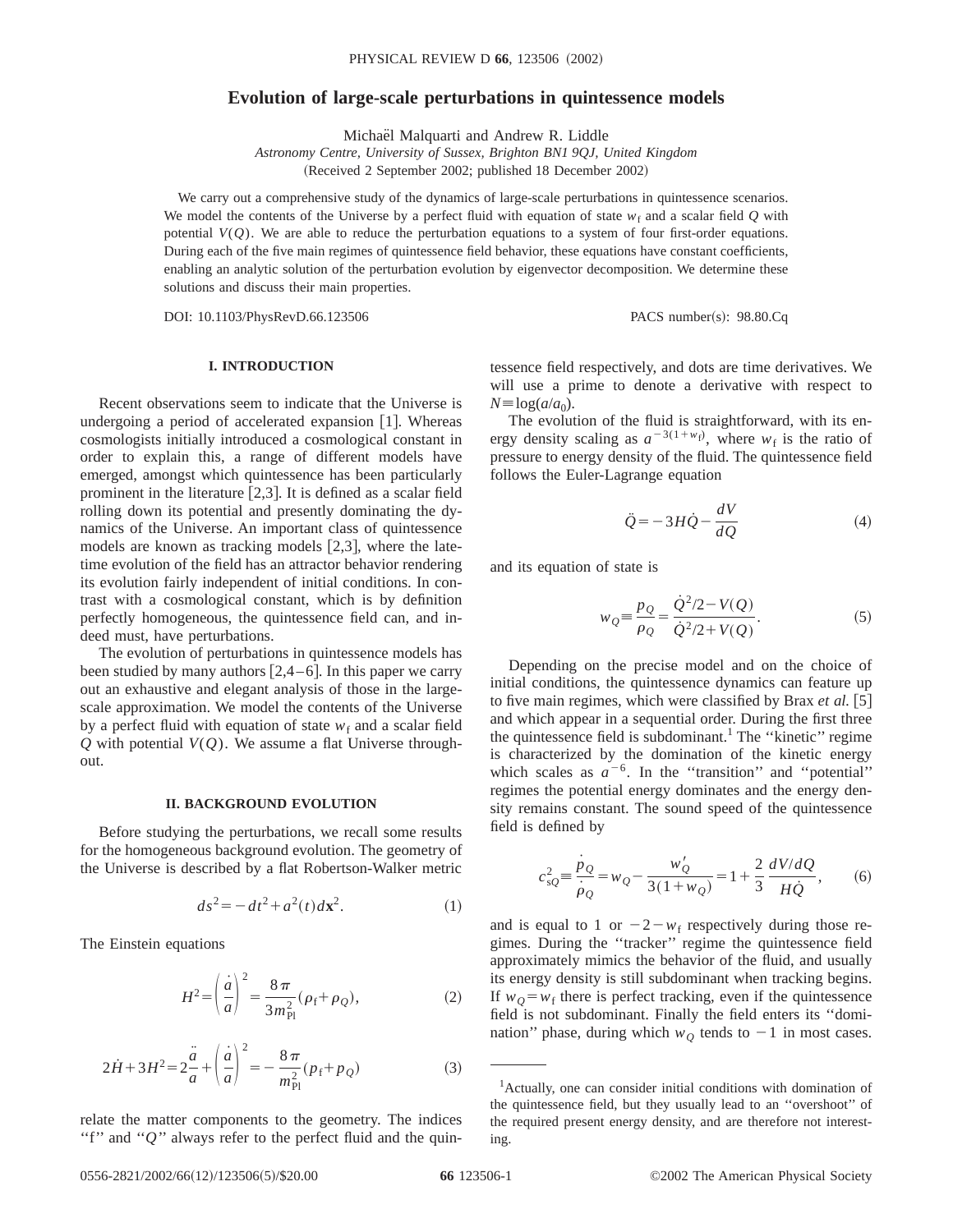

FIG. 1. An example of the evolution of the four parameters  $\Omega$ <sub>O</sub>,  $w_Q$ ,  $c_{sQ}^2$ , and  $\theta_Q/5$  in a realistic Universe, showing the five different regimes and also the transition between radiation domination and matter domination (at  $N \approx -7$ ). We used an inverse power-law potential  $V(Q) = V_0 (Q/m_{\text{Pl}})^{-\alpha}$ , with  $\alpha = 1$  and  $V_0 = 3$  $\times 10^{-124} m_{\rm Pl}^4$ . In this case we have the usual sub-dominant tracker regime.

Four useful parameters can be defined to describe these five regimes. They are the quintessence density parameter  $\Omega$ <sub>O</sub>, the equation of state conveniently parametrized as  $\gamma_{Q} = 1 + w_{Q}$ , the speed of sound  $c_{sQ}^2$  as defined in Eq. (6), and one further parameter relating to the speed of sound defined as

$$
\theta_{Q} = \frac{(c_{sQ}^{2})'}{1 - c_{sQ}^{2}} = -3(1 + c_{sQ}^{2}) - \frac{d}{dN} \log(Q'dV/dQ). \quad (7)
$$

In order to simplify the notation, we define the vector  $\mathbf{x}=(\Omega_Q, \gamma_Q, c_{sQ}^2, \theta_Q)$ . In Fig. 1, we show an example of the evolution of those parameters. We take the realistic case  $w_f$ =1/3 during radiation domination and  $w_f$ =0 during matter domination, and we use an inverse power-law quintessence potential. We clearly see the five different regimes, and also the transition between radiation domination and matter domination which in this case occurs during the tracking regime. In Table I we give the values of the parameters in the general case for each regime.

#### **III. PERTURBATION EVOLUTION**

In order to describe the perturbations we choose the conformal Newtonian gauge  $[7]$ . As long as there is no anisotropic stress, the perturbed metric is

$$
ds^{2} = -(1+2\Phi)dt^{2} + a^{2}(t)(1-2\Phi)d\mathbf{x}^{2},
$$
 (8)

TABLE I. Values of the four parameters  $\Omega_Q$ ,  $\gamma_Q$ ,  $c_{sQ}^2$ , and  $\theta_Q$ during the different regimes.

|                      | $\Omega$ <sub>O</sub> | $\gamma_{O}$     | $c_{s0}^2$ | $\theta_{O}$    |
|----------------------|-----------------------|------------------|------------|-----------------|
| Kinetic              | $\theta$              | 2                |            | $-3(3+w_{f})/2$ |
| Transition           | 0                     | $\mathbf{0}$     |            | $-3(3+w_f)/2$   |
| Potential            | 0                     | 0                | $-2 - w_f$ |                 |
| <b>Usual Tracker</b> | 0                     | $\gamma_{Q}$     | $W_O$      | $\mathbf{0}$    |
| Perfect Tracker      | $\Omega_{Q}$          | $\gamma_{\rm f}$ | $W_Q$      |                 |
| Domination           |                       | $\gamma_{O}$     | $W_Q$      |                 |

where in this case  $\Phi$  is equal to the gauge-invariant potential defined as in Ref. [7]. We work in Fourier space and compute the first-order perturbed Einstein equations

$$
-3H(H\Phi + \dot{\Phi}) - \frac{k^2}{a^2}\Phi = 4\pi G(\delta\rho_f + \delta\rho_Q),\tag{9}
$$

$$
\ddot{\Phi} + 4H\dot{\Phi} + (2\dot{H} + 3H^2)\Phi = 4\pi G(\delta p_f + \delta p_Q),\tag{10}
$$

where the perturbed fluid pressure  $\delta p_f = w_f \delta \rho_f$  and the perturbations in the quintessence energy density and pressure are given by

$$
\delta \rho_{Q} = \dot{Q} \,\delta \dot{Q} - \dot{Q}^{2} \Phi + \frac{dV}{dQ} \,\delta Q, \tag{11}
$$

$$
\delta p_{Q} = \dot{Q} \,\delta \dot{Q} - \dot{Q}^{2} \Phi - \frac{dV}{dQ} \,\delta Q. \tag{12}
$$

The perturbed Euler-Lagrange equation and fluid conservation equation lead to

$$
\delta \ddot{Q} + 3H \delta \dot{Q} + \frac{k^2}{a^2} \delta Q + \frac{d^2 V}{d Q^2} \delta Q = 4 \dot{Q} \dot{\Phi} - 2 \frac{dV}{d Q} \Phi, \quad (13)
$$

$$
\dot{\delta}_{\rm f} - 3(1 + w_{\rm f})\dot{\Phi} = -(1 + w_{\rm f})\frac{k}{a}\mathcal{V}_{\rm f},\tag{14}
$$

where  $\delta_f = \delta \rho_f / \rho_f$  and  $V_f$  gives the fluid velocity. From now on we use  $N$  as a time variable and study the evolution of  $\Phi$ ,  $\delta_f$ ,  $\delta_Q \equiv \delta \rho_Q / \rho_Q$  and  $\delta_P \equiv \delta p_Q / \rho_Q$  in the long-wavelength limit  $(k/aH \le 1)$ . We define the vector  $\mathbf{y} = (\Phi, \delta_f, \delta_Q, \delta_P)^T$ , and considerable algebra leads to the expression

$$
\mathbf{y}' = \mathcal{F}(\gamma_{\text{f}}, \mathbf{x}) \times \mathbf{y},\tag{15}
$$

where the matrix  $\mathcal{F}(\gamma_f, \mathbf{x})$  is given by

$$
\mathcal{F}(\gamma_{f}, \mathbf{x}) = \begin{pmatrix}\n-1 & -\Omega_{f}/2 & -\Omega_{Q}/2 & 0 \\
-3\gamma_{f} & -3\gamma_{f}\Omega_{f}/2 & -3\gamma_{f}\Omega_{Q}/2 & 0 \\
-3\gamma_{Q} & -3\gamma_{Q}\Omega_{f}/2 & -3\gamma_{Q}\Omega_{Q}/2 + 3w_{Q} & -3 \\
-3\gamma_{Q}c_{sQ}^{2} & -3\gamma_{Q}\Omega_{f}/2 & 3\gamma_{f}\Omega_{f}/2 + \theta_{Q} & -3\gamma_{Q}\Omega_{Q}/2 + 3w_{Q} - 3\gamma_{f}\Omega_{f}/2 - \theta_{Q} - 3c_{sQ}^{2}\n\end{pmatrix}.
$$
\n(16)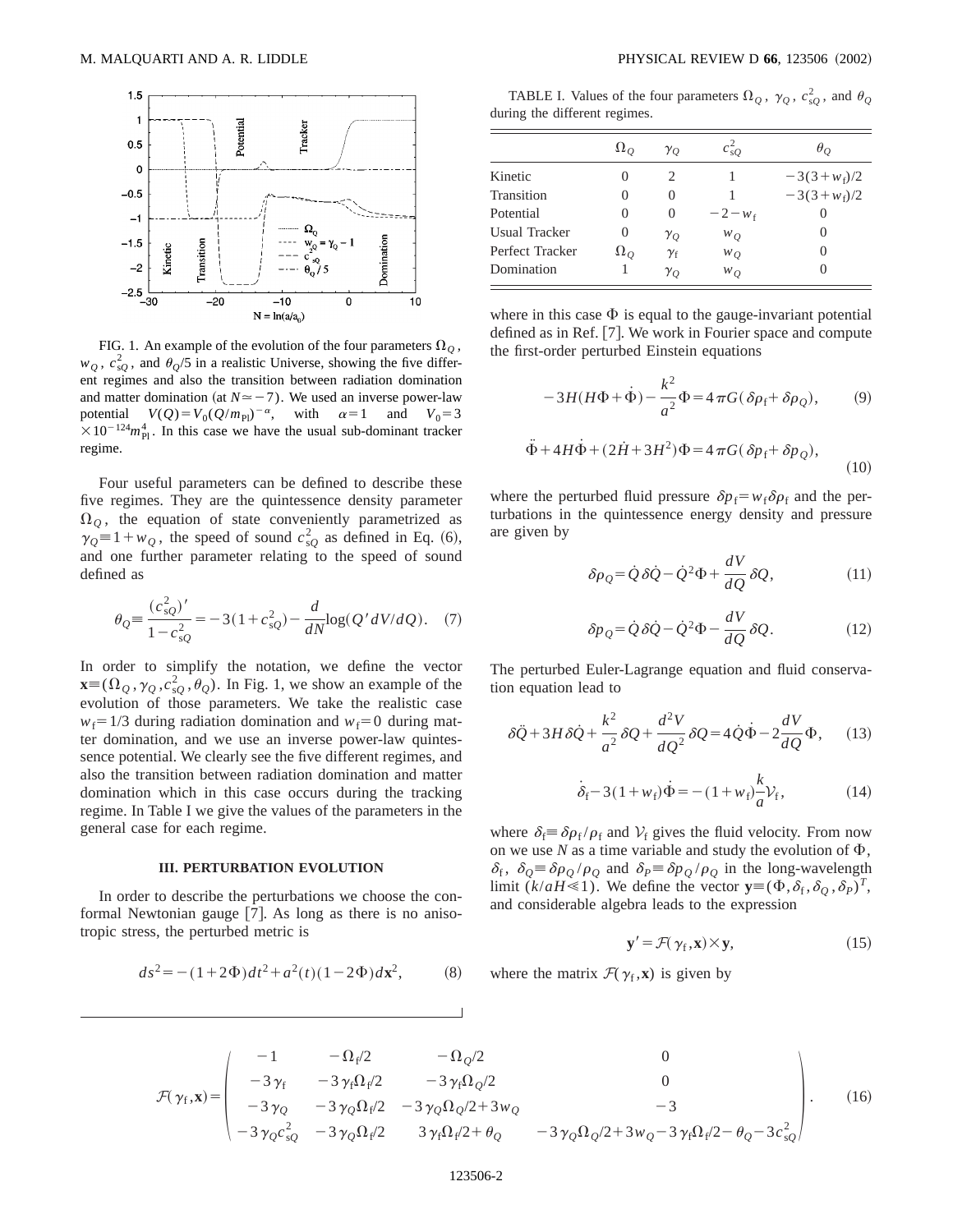In order to display the above expression in compact form we used the variables  $\Omega_f = 1 - \Omega_o$  and  $w_o = \gamma_o - 1$ , but the matrix depends only on the five independent parameters  $\gamma_f$ ,  $\Omega_Q$ ,  $\gamma_Q$ ,  $c_{sQ}^2$  and  $\theta_Q$ . Recall that  $\gamma_f$  and  $\gamma_Q$  take on values between 0 and 2.

The general evolution is of course very complicated, but as seen in Fig. 1, during each of the five regimes described above the coefficients within the matrix take on constant values, and this allows us to study the main features of the perturbation evolution. We are interested in the eigenvalues  $n_i$  of the matrix  $\mathcal F$  and their corresponding eigenvectors  $\mathbf y_i$ . The solution then takes the form

$$
\mathbf{y} = \sum_{i=1}^{4} A_i \mathbf{y}_i \exp(n_i N), \qquad (17)
$$

where the  $A_i$  are constants given by the initial conditions.

#### **A. The adiabatic case**

Before considering the general case, we restrict ourselves to adiabatic perturbations. For perturbations to be adiabatic, they must share a common perturbation according to the prescription

$$
\frac{\delta \rho_f}{\dot{\rho}_f} = \frac{\delta \rho_Q}{\dot{\rho}_Q} = \frac{\delta p_Q}{\dot{p}_Q},\tag{18}
$$

which ensures that all matter perturbations vanish on uniform-density hypersurfaces. Note that the quintessence pressure perturbation, as well as its density perturbation, must satisfy the adiabatic condition (for the perfect fluid adiabaticity of its pressure perturbation is automatically guaranteed by its equation of state). These conditions can be rewritten as

$$
\frac{\delta_{\rm f}}{\gamma_{\rm f}} = \frac{\delta_{Q}}{\gamma_{Q}} = \frac{\delta_{P}}{c_{\rm sQ}^2 \gamma_{Q}}.\tag{19}
$$

It is well known that initially adiabatic perturbations remain purely adiabatic, and indeed it is not difficult to check that these conditions are conserved through evolution by our equations. We can therefore reduce the dynamical system in the adiabatic case to a system of two first-order equations. We define the vector  $\mathbf{z} = (\Phi, \delta_f)^T$ , and using Eqs. (15) and  $(19)$  we find

$$
\mathbf{z}' = \mathcal{G}(\gamma_f, \Omega_Q, \gamma_Q) \times \mathbf{z},\tag{20}
$$

where the matrix  $\mathcal{G}(\gamma_f, \Omega_Q, \gamma_Q)$  is given by

$$
\mathcal{G}(\gamma_f, \Omega_Q, \gamma_Q) = \begin{pmatrix} -1 & -\gamma_{\text{tot}}/2\gamma_f \\ -3\gamma_f & -3\gamma_{\text{tot}}/2 \end{pmatrix}, \qquad (21)
$$

where  $\gamma_{\text{tot}} = \gamma_f \Omega_f + \gamma_Q \Omega_Q$ . The eigenvalues and eigenvectors are given in the upper part of Table II. We see, as is well

TABLE II. Top: eigenvalues and eigenvectors of the matrix  $G$ (adiabatic case). Bottom: eigenvalues and eigenvectors of the matrix  $F$  according to the different regimes;  $n_{\text{ut1}}$ ,  $n_{\text{ut2}}$ ,  $n_{\text{ut3}}$ ,  $n_{\text{pt1}}$  and  $n_{\text{pt2}}$  are given in Eqs.  $(22)$ – $(26)$ .

| Adiabatic perturbations                 |                                                                        |  |  |  |
|-----------------------------------------|------------------------------------------------------------------------|--|--|--|
| $n_1 = 0$                               | $\mathbf{z}_1 = (-\gamma_{\text{tot}}/2, \gamma_{\text{f}})$           |  |  |  |
| $n_2 = -1 - 3 \gamma_{\text{tot}}/2$    | $z_2 = (1/3, \gamma_f)$                                                |  |  |  |
| Kinetic regime                          |                                                                        |  |  |  |
| $n_1 = 0$                               | $y_1 = (-\gamma_f/2, \gamma_f, 2, 2)$                                  |  |  |  |
| $n_2 = -1 - 3 \gamma_f/2$               | $y_2 = (1/3, \gamma_f, 2, 2)$                                          |  |  |  |
| $n_3 = +6$                              | $y_3 = (0,0,1,-1)$                                                     |  |  |  |
| $n_4 = 0$                               | $y_4 = (0,0,1,1)$                                                      |  |  |  |
|                                         |                                                                        |  |  |  |
| Transition regime                       |                                                                        |  |  |  |
| $n_1 = 0$                               | $y_1 = (-1/2, 1, 0, 0)$                                                |  |  |  |
| $n_2 = -1 - 3 \gamma_f/2$               | $y_2 = (1/3, \gamma_f, 0, 0)$                                          |  |  |  |
| $n_3 = 0$                               | $y_3 = (0,0,1,-1)$                                                     |  |  |  |
| $n_4 = -6$                              | $y_4 = (0,0,1,1)$                                                      |  |  |  |
| Potential regime                        |                                                                        |  |  |  |
| $n_1 = 0$                               | $y_1 = (-1/2, 1, 0, 0)$                                                |  |  |  |
| $n_2 = -1 - 3 \gamma_f/2$               | $y_2 = (1/3, \gamma_f, 0, 0)$                                          |  |  |  |
| $n_3 = 0$                               | $y_3 = (0,0,1,-1)$                                                     |  |  |  |
| $n_4 = -3 + 3 \gamma_f/2$               | $y_4 = (0,0,-2,\gamma_f)$                                              |  |  |  |
| Usual tracker regime                    |                                                                        |  |  |  |
| $n_1 = 0$                               | $\mathbf{y}_1 = (-\gamma_f/2, \gamma_f, \gamma_Q, w_Q \gamma_Q)$       |  |  |  |
| $n_2 = -1 - 3 \gamma_f/2$               | $\mathbf{y}_2 = (1/3, \gamma_f, \gamma_Q, w_Q \gamma_Q)$               |  |  |  |
| $n_3 = n_{\text{ut1}} + n_{\text{ut3}}$ | $y_3 = (0, 0, n_{ut2} + n_{ut3}, 3\gamma_f/2)$                         |  |  |  |
| $n_4 = n_{\text{ut1}} - n_{\text{ut3}}$ | ${\bf y}_4 = (0,0,n_{\text{ut2}}-n_{\text{ut3}},3\gamma_{\text{f}}/2)$ |  |  |  |
| Perfect tracker regime                  |                                                                        |  |  |  |
| $n_1 = 0$                               | $\mathbf{y}_1 = (-\gamma_f/2, \gamma_f, \gamma_f, w_f \gamma_f)$       |  |  |  |
| $n_2 = -1 - 3 \gamma_f/2$               | $y_2 = (1/3, \gamma_f, \gamma_f, w_f \gamma_f)$                        |  |  |  |
| $n_3 = n_{pt1} + n_{pt2}$               | $y_3 = \cdots$                                                         |  |  |  |
| $n_4 = n_{pt1} - n_{pt2}$               | $y_4 = \cdots$                                                         |  |  |  |
| Domination regime                       |                                                                        |  |  |  |
| $n_1 = 0$                               | $\mathbf{y}_1 = (-\gamma_O/2, \gamma_f, \gamma_O, w_O \gamma_O)$       |  |  |  |
| $n_2 = -1 - 3 \gamma_O/2$               | $y_2 = (1/3, \gamma_f, \gamma_O, w_O \gamma_O)$                        |  |  |  |
| $n_3 = 0$                               | $y_3 = (0,1,0,0)$                                                      |  |  |  |
| $n_4 = -3 + 3 \gamma_O/2$               | $y_4 = (1/3, \gamma_f, 1/3 - w_o, -\gamma_o/3)$                        |  |  |  |
|                                         |                                                                        |  |  |  |

known, that there are always a constant and a decaying adiabatic mode, the former giving the late-time solution  $\Phi = -\gamma_{\text{tot}}\delta_{\text{f}}/2\gamma_{\text{f}} = -\delta_{\text{tot}}/2$ , where  $\delta_{\text{tot}} \equiv \delta \rho_{\text{tot}}/\rho_{\text{tot}}$ .

#### **B. The general case**

We now return to the full set of perturbation equations  $(15)$ , continuing to consider the regimes in each of which the coefficients of the matrix  $F$  remain constant. We summarize our main results in the lower part of Table II. For the perfect tracker regime the eigenvectors  $y_3$  and  $y_4$  have not been given, since they are long and complicated formulas which are anyway not very relevant. In order to simplify some expressions we have used the variables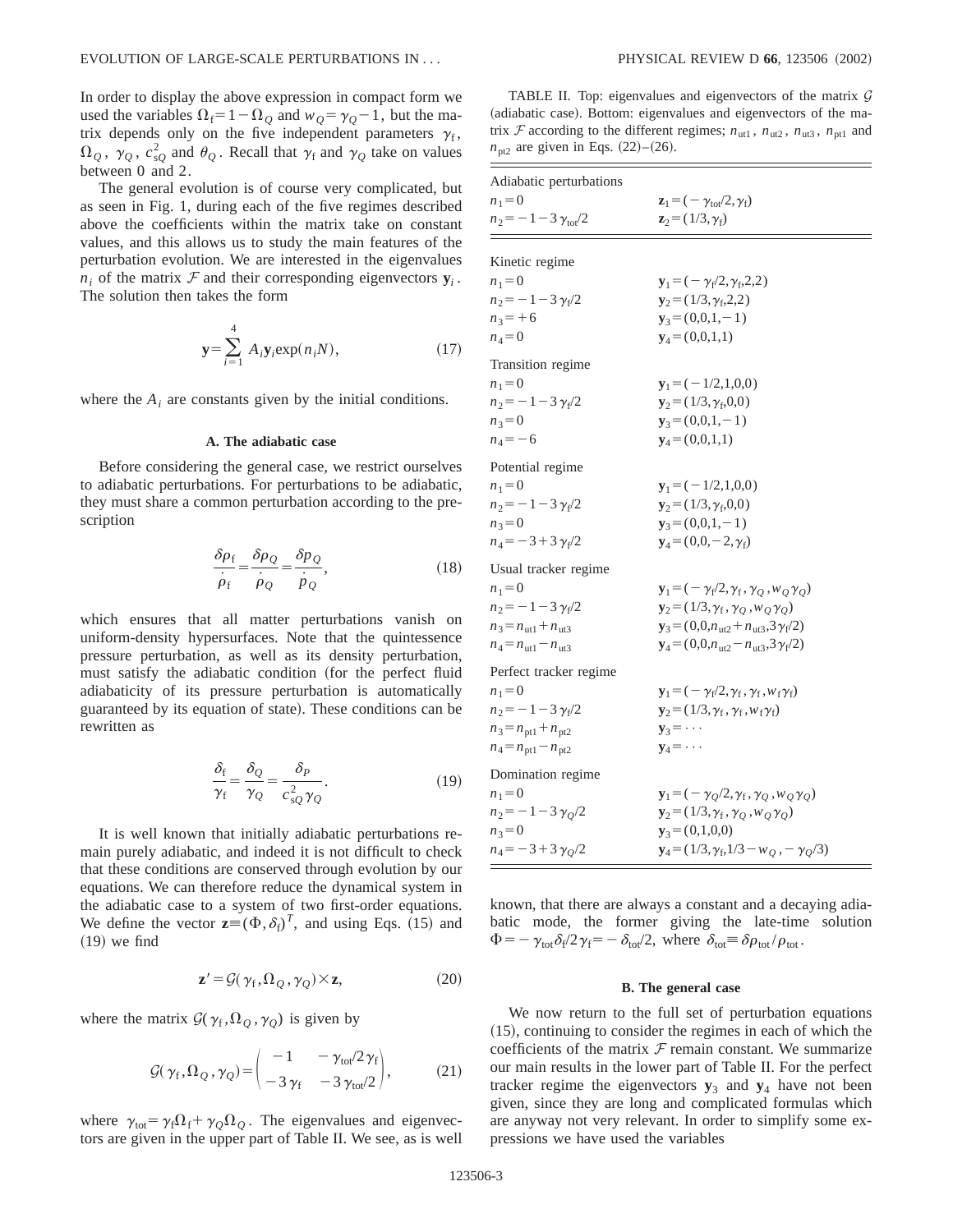$$
n_{\text{ut}1} = -\frac{3}{4}(\gamma_f - 2w_Q),\tag{22}
$$

$$
n_{\rm ut2} = \frac{3}{4} (\gamma_{\rm f} + 2w_Q), \tag{23}
$$

$$
n_{\rm ut3} = \frac{3}{4} \sqrt{(2w_Q + \gamma_f)^2 - 8\gamma_f},\tag{24}
$$

$$
n_{\text{pt1}} = -\frac{3}{4}(2 - \gamma_{\text{f}}),\tag{25}
$$

$$
n_{\text{p12}} = \frac{3}{4} \sqrt{(2 - \gamma_f)(2 - \gamma_f - 8 \gamma_f \Omega_f)}.
$$
 (26)

For each regime the adiabatic modes can easily be identified as the first two entries in the table. Now let us analyze the two other, nonadiabatic, modes. In the kinetic case there are a growing mode, for which  $\delta_P = -\delta_Q$  and thus  $\delta \dot{Q} = 0$ (since  $\Phi$ =0), and another constant mode corresponding to  $\delta Q = 0$ . During the transition and potential regimes the former growing mode becomes constant and for each regime the fourth mode is decaying. Therefore, before entering the tracker the quintessence field may feature large nonadiabatic perturbations. As long as the Universe is dominated by the fluid, they are isocurvature perturbations.

In the usual tracker case the last two eigenvalues may have an imaginary part, leading to oscillations, and their real part can either be negative or positive according to the value of  $\gamma_f$  and  $\gamma_o$ . The properties of the eigenvalues are shown in Fig. 2. However, since the quintessence field has to dominate at the present epoch,  $\rho_Q$  must decrease more slowly than  $\rho_f$ , and hence  $\gamma_{Q} < \gamma_{f}$ . As one can see in Fig. 2, this implies  $\text{Re}(n_{3,4})$  < 0. In the perfect tracker case one easily sees that the last two modes decay, possibly oscillating as they do. As long as all the other modes are decaying, during the tracker regime the constant adiabatic mode  $y_1$  is an attractor. As a result, a long tracker period implies the suppression of allnonadiabatic modes  $[5,6]$ . Moreover, in the case of a subdominant tracker the late-time evolution of the perturbations is even independent of the quintessence field initial conditions. Finally, during the domination regime, which is reached after the present epoch, the nonadiabatic modes are constant and decaying.



FIG. 2. Properties of the eigenvalues  $n_3$  and  $n_4$  in the case of a usual tracker regime, as a function of  $\gamma_f$  and  $\gamma_Q$ . Their real part is negative below the solid line and they have an imaginary part on the right-hand side of the dashed line.

#### **IV. CONCLUSIONS**

We have derived four first-order equations to describe large-scale perturbations in quintessence scenarios. During each of the five main regimes of quintessence behavior, these equations have constant coefficients, enabling analytic solution of the perturbations by eigenvector decomposition.

We have seen that during the kinetic regime there is a growing isocurvature mode which then remains constant until tracking begins. However, if the quintessence field undergoes a long period of tracking, there remain only adiabatic perturbations which, in the case of a sub-dominant tracker, are independent of its initial conditions. A low initial quintessence energy density  $|8|$ , or a long kinetic period, may prevent the nonadiabatic modes from disappearing completely.

It is possible in principle to carry out the same analysis without using the large-scale approximation, although the equations may then be too complicated to be useful.

#### **ACKNOWLEDGMENTS**

M.M. was supported by the Foundation Barbour, the Foundation Wilsdorf and the Janggen-Pöhn-Stiftung, and A.R.L. in part by the Leverhulme Trust. We thank Pier-Stefano Corasaniti for useful discussions.

- [1] A.G. Riess *et al.*, Astron. J. **116**, 1009 (1998); P. Garnavich *et al.*, Astrophys. J. **509**, 74 ~1998!; S. Perlmutter *et al.*, *ibid.* **517**, 565 (1998); G. Efstathiou et al., Mon. Not. R. Astron. Soc. 330, L29 (2002).
- [2] B. Ratra and P.J.E. Peebles, Phys. Rev. D 37, 3406 (1988).
- [3] C. Wetterich, Nucl. Phys. **B302**, 668 (1988); E.J. Copeland, A.R. Liddle, and D. Wands, Ann. N.Y. Acad. Sci. **688**, 647 (1993); R.R. Caldwell, R. Dave, and P.J. Steinhardt, Phys. Rev. Lett. 80, 1582 (1998); P.G. Ferreira and M. Joyce, Phys. Rev. D 58, 023503 (1998); E.J. Copeland, A.R. Liddle, and D.

Wands, *ibid.* **57**, 4686 (1998); I. Zlatev, L. Wang, and P.J. Steinhardt, Phys. Rev. Lett. **82**, 896 (1999); A.R. Liddle and R.J. Scherrer, Phys. Rev. D 59, 023509 (1999); V. Sahni and A. Starobinsky, Int. J. Mod. Phys. D 9, 373 (2000).

- [4] R.R. Caldwell, R. Dave, and P.J. Steinhardt, Phys. Rev. Lett. **80**, 1582 (1998); P.T.P. Viana and A.R. Liddle, Phys. Rev. D **57**, 674 (1998); F. Perrotta and C. Baccigalupi, *ibid.* **59**, 123508 (1999).
- @5# P. Brax, J. Martin, and A. Riazuelo, Phys. Rev. D **62**, 103505  $(2000).$